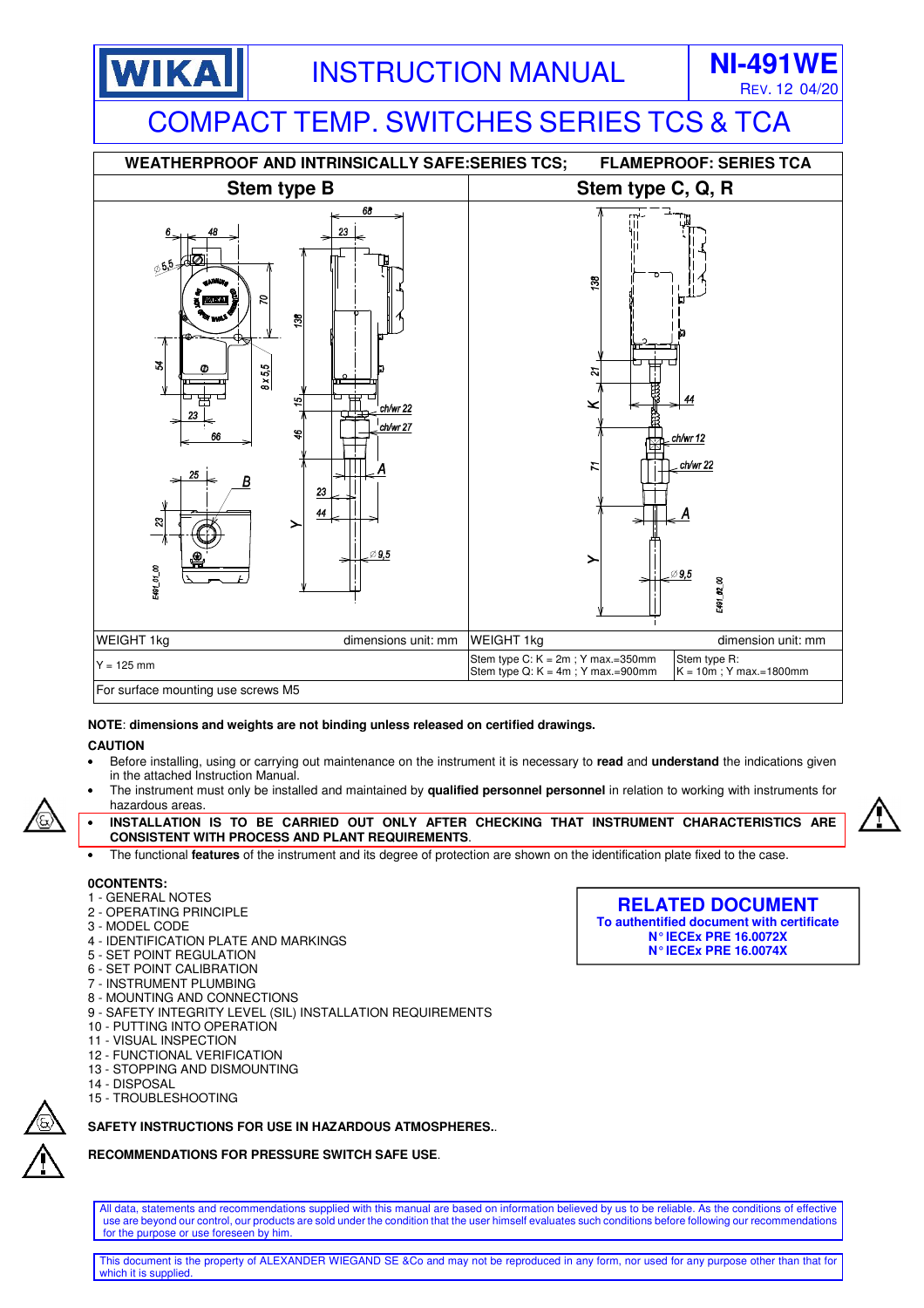



## **1 - GENERAL NOTES**

## **1.1 FOREWORD**

The wrong choice of a series or a model, as well as the incorrect installation, lead to malfunction and reduce instrument life. Failure to abide by the indications given in this manual can cause damage to the instrument, the environment and persons.

#### **1.2 ALLOWED OVERRANGE**

Temperature exceeding the working range can be occasionally **allowed only for testing proposal** up to the proof temperature. **Continuous** temperature exceeding the (adjustable) "RANGE\* (see fig 1) can be applied to the instrument, provided they are clearly stated in the instrument features (see fig.1, "MAX T.").

The current and voltage values stated in the technical specifications and data plate must **not** be exceeded: transitory overranges can have a destructive effect on the switch.

#### **1.3 TEMPERATURE**

The temperature of the instrument is influenced by the environmental and process temperature. Special attention must be taken to avoid the exceeding of the limits specified in table 1 and 2.

For the instrument model TC\*\*B\* (stem for direct mounting) the following table is applicable

Table 1 – Temperature conditions

| Temp.<br>Classification | Ambient<br>temperature<br>range (Tamb) | Max working<br>temperature<br>$(T \max)$ | Max electrical<br>rating<br>(resistive load) |
|-------------------------|----------------------------------------|------------------------------------------|----------------------------------------------|
| Г6                      | $-60+60$ °C                            | Shall not exceed the                     |                                              |
| Г5                      |                                        | maximum                                  |                                              |
|                         |                                        | temperature specified                    | See nameplate of<br>the instrument           |
| ΓЗ                      | $-60+85$ °C                            | on the nameplate<br>(see fig.1 item 5).  | (electrical rating)                          |
| T2                      |                                        |                                          |                                              |
|                         |                                        |                                          |                                              |

For the instrument models TC\*\*C\*, TC\*\*Q\*, TC\*\*R\* (stem for remote mounting) and TC\*\*S\* (helical bulb for ambient temperature) the following table is applicable

#### Table 2 – Temperature conditions

| Temperature    | Ambient     | Max electrical rating           |  |  |  |
|----------------|-------------|---------------------------------|--|--|--|
| Classification | temperature | (resistive load)                |  |  |  |
|                | range       |                                 |  |  |  |
|                | (Tamb)      |                                 |  |  |  |
| Т6             | $-60+60$ °C |                                 |  |  |  |
| Τ5             |             |                                 |  |  |  |
| T4             |             | See nameplate of the instrument |  |  |  |
| TЗ             | $-60+85$ °C | (electrical rating)             |  |  |  |
| Т2             |             |                                 |  |  |  |
|                |             |                                 |  |  |  |

#### **2 - OPERATING PRINCIPLE**

The operating principle is based on a pressure measuring element, connected via a capillary tube to a bulb. This system is partially filled with a volatile liquid, the residual free volume being filled by its saturated vapour. In this system a pressure is generated which is a non-linear function of bulb temperature; this pressure acts on a stainless steel diaphragm which applies a force to a stiff disc; this force is directly proportional to the temperature value to which the bulb is submitted and is contrasted by a compression spring charged by a suitable bush. When the force balance point is exceeded, the stiff disc shifts and, by means of a rigid rod, **activates one or two simultaneous release electric microswitches**. The microswitches are of the rapid release type with automatic rearm. When the temperature moves away from the set values, returning towards the normal values, the switch is rearmed.

#### **3 - MODEL CODE**

See Annex 1

## **4 - IDENTIFICATION PLATE AND MARKINGS**

The instrument is fitted with a metal plate bearing all its functional characteristics and in case of flameproof or intrinsic safety execution also the markings prescribed by standard IEC/EN 60079-0. Fig.1 shows the plate mounted on flameproof **linstruments** 



- 1 Notified body that issued the type certificate and number of said certificate.
- 2 CE marking and identification number of the notified body
- responsible for production surveillance. 3 Apparatus classification according to ATEX 2014/34/EU directive.
- 4 Type of protection and ambient temperature limits of operation.
- 5 Max working temperature

The following table gives the relationship between hazardous areas, ATEX Categories and Equipment Protection Level (EPL) listed on the flameproof instrument nameplate.

| <b>Hazardous area</b> |         | <b>Categories</b><br>according to<br>2014/34/EU<br>Directive (ATEX) | EPL          |
|-----------------------|---------|---------------------------------------------------------------------|--------------|
| Gas, vapours, fog     | Zone 0  | 1G                                                                  | Ga           |
| Gas, vapours, fog     | Zone 1  | 2G or 1G                                                            | Gb or Ga     |
| Gas, vapours, fog     | Zone 2  | 3G, 2G or 1G                                                        | Gc, Gb or Ga |
| Dust                  | Zone 20 | 1D                                                                  | Da           |
| Dust                  | Zone 21 | 2D or 1D                                                            | Db or Db     |
| Dust                  | Zone 22 | 3D, 2D or 1D                                                        | Dc. Db or Da |

## **5 - SET POINT REGULATION**

The charge of the compression spring can be regulated by means of the bush (for adjustment) in such a way that the switch is released when the temperature reaches (increasing or decreasing) the desired value (set point). The instrument is usually supplied with the switches set at 0°C or at the lowest setting range value if this is higher than 0°C (**factory calibration**). The instrument is supplied with an adhesive label showing the set point calibration value. With **factory calibration**  the values are not indicated on the label as these are temporary and will be modified with the final values. Prior to installation the instrument must **be calibrated** and the final calibration values written on the adhesive label.

If the instrument has been ordered with a **specific calibration**, it is a good rule to check the calibration values marked on the relevant adhesive label, prior to installation.



The position of the adjustment bush is given in figure 2 The effect of the direction of rotation of the adjustment bush is described on the adhesive label.

Rotate the screw by inserting a 3.0 mm dia. rod into the holes of adjustment screw (Fig.2).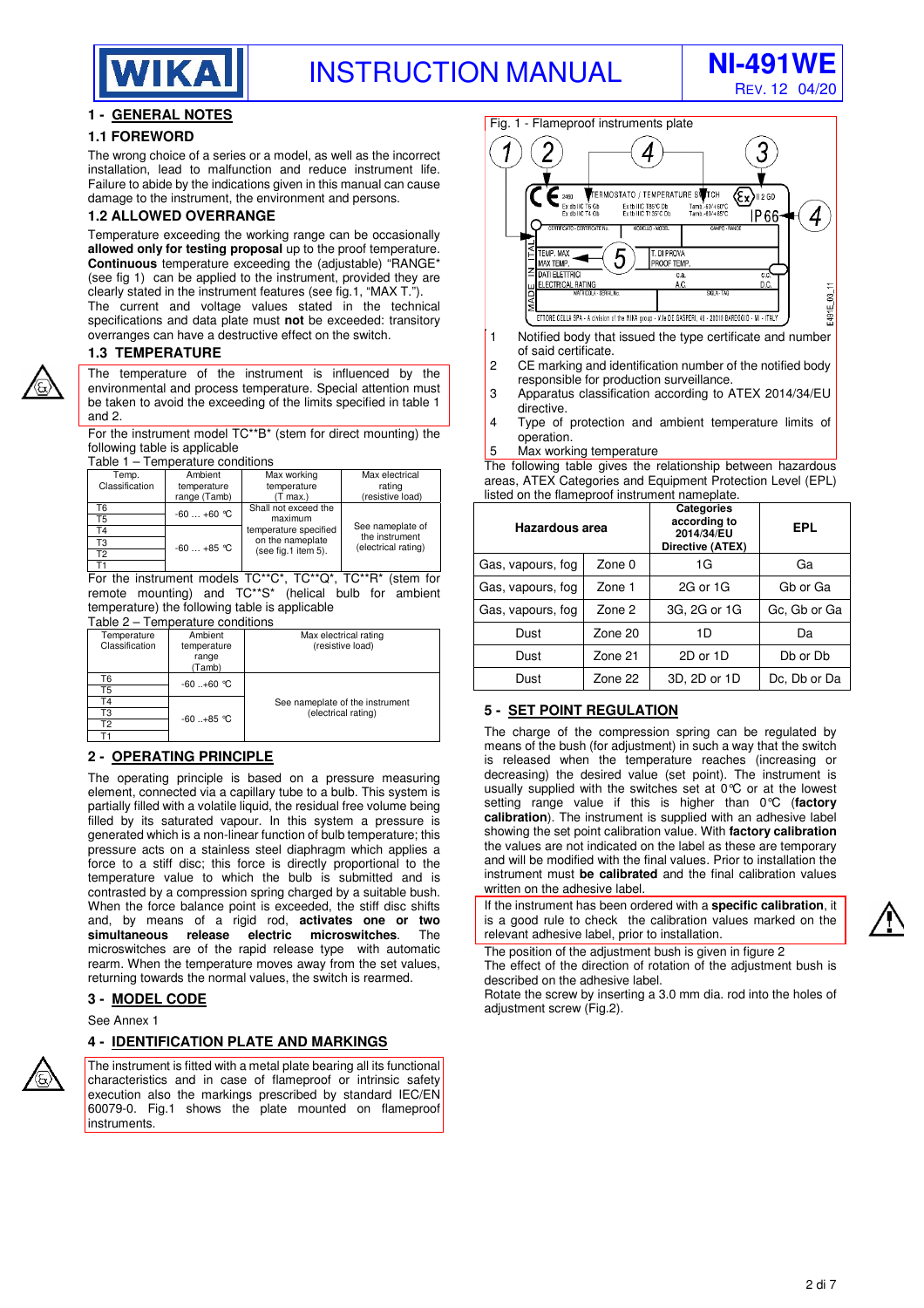





## **6 - SET POINT CALIBRATION**

In order to proceed with the calibration and the periodical functional verification of the instrument a suitable **calibration circuit** (fig. 3) and an adequate heat source is required.

The test instrument should have a measurement range approximately equal to or slightly wider than the temperature switch range and should have an accuracy consistent with the precision required to calibrate the set point.



# **6.1 PRELIMINARY OPERATIONS**

## **WARNING: TCA model instreument, flameproof.**

Before open the cover check the absence of explosive atmosphere and check that the instrument is **not energized**.

With reference to Fig. 2 tighten the cover locking screw (6) using an 2,5 mm allen key then unscrew the cover

## **6.2 CALIBRATION CIRCUIT AND OPERATIONS**

Prepare the control circuit as indicated in Fig. 3.

The warning lamps should be connected to the contact in the NO or NC position according to the required contact action.

If the instrument is equipped with two microswitches, take into account that they actuate simultaneously within rated tolerances.

The warning lamps can either be connected by means of a thimble with a maximum diameter of 2.5 mm to be inserted in the appropriate holes situated beside the terminal screw (see Fig. 2). **Connection of C and NO terminals** 

• If the circuit is open at the working temperature, the switch **closes** the circuit as the temperature **increases** when the desired value is reached.

• If the circuit is closed at the working temperature, the switch **opens** the circuit as the temperature **decreases** when the desired value is reached.

**Connection of C and NC terminals** 

**•** If the circuit is closed at the working temperature, the switch **opens** the circuit as the temperature **increases** when the desired value is reached.

• If the circuit is open at the working temperature, the switch **closes** the circuit as the temperature **decreases** when the desired value is reached.

The temperature switch must be mounted in the normal installation position, i.e. with the stem or the capillary outlet downwards.

Avoid forcing the microswitch by hand or with tools. This could affect the instrument functioning. With reference to Fig.2, free the access to the adjustment bush by loosening the screw (4) which holds the closure plate (2).

Increase the temperature in the circuit up to the desired microswitch set point value.

Turn the adjustment screw by inserting a 3.0 mm dia. rod into the holes of adjustment screw until the relative lamp turns on (or turns off); then turn it in the opposite direction until the lamp turns off (or on). Slowly turn the bush again until the lamp turns on (or off).

#### **6.3 SET POINT VERIFICATION**

Generate the normal working temperature (Tw) and wait the stabilisation of the temperature. Modify, slowly the temperature up to the set value (Ti) and record the set point value. Write the set point value on the adhesive label.

**Note**: the repeatability should be checked verifying for three times the set point (Ti) starting always from the same temperature value (Tw). The temperature cycle should be slowly to give the possibility to record the set point with accuracy

## **6.4 FINAL OPERATIONS**

Disconnect the instrument from the control circuit.

With reference to Fig. 2 close the access to the adjustment bush by rotating the closure plate (2) and tighten the relative screw (4). Tighten the cover into the enclosure and lock it unscrewing the locking screw (6) using an 2,5 mm allen key.

Mount on the cable entry the protection caps supplied with the instrument.

**CAUTION:** the protection cap should only be definitively removed **during** the connection steps (see § 8).

## **7 - INSTRUMENT PLUMBING**

The plumbing, aimed as a guarantee against possible tampering of the calibrations, can be carried our using a flexible steel wire (12) inserted into the holes in the screws (11 and 13) provided for this purpose (see Fig. 2).

## **8 - MOUNTING AND CONNECTIONS**

#### **8.1 MOUNTING**

**Surface** mount the instrument by means of the holes provided, or **pipe** mount using the appropriate bracket or mount directly on process **in a vertical position** (with the stem or capillary outlet pointing downwards) (Fig.5,7,12 and Fig.13). In case of surface or panel or rack mounting the instruments can be mounted side by side (see Fig.14).

**Warning:** Instruments with aluminum enclosure. The instrument must be protected against accidental impacts of the housing. The chosen position must be such that vibrations, the possibility of shocks or temperature changes are within tolerable limits. The

above also applies to direct mounting instrument (code B into the model code). **CAUTION**: Positions other than vertical are allowed provided

environmental conditions do not cause condensation to form or water to enter the instrument through the adjustment bush access plate (see Fig. 2).



3 di 7

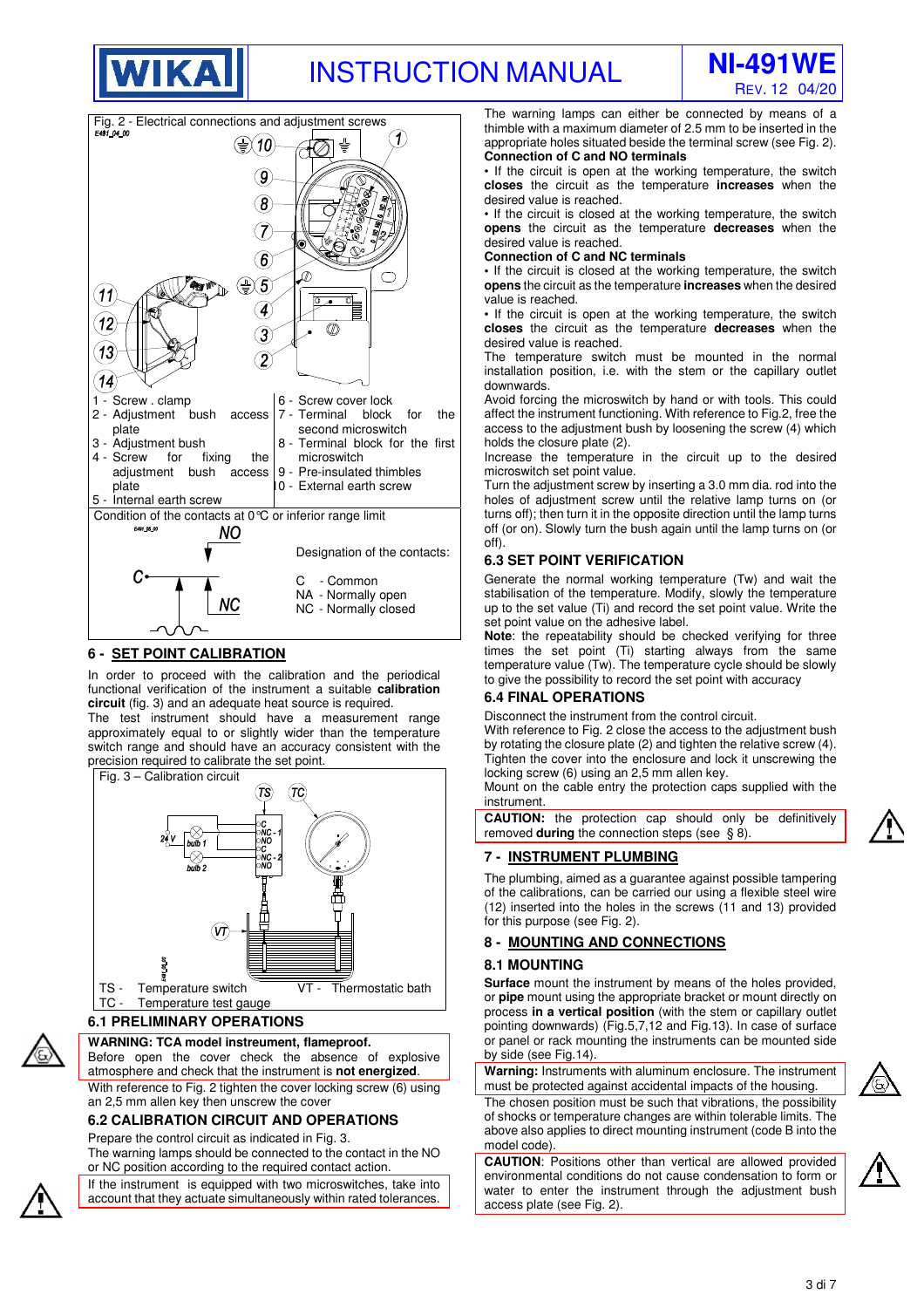

#### **8.2 INSTALLATION OF TEMPERATURE SWITCH WITH DIFFERENCE IN HEIGHT BETWEEN BULB AND INSTRUMENT ENCLOSURE GREATER THAN 2 METERS**

#### **8.2.1 TEMPERATURE SWITCHES CLASS SAMA II A**

Difference in height between bulb and instrument enclosure causes a systematic error of set point calibrated value ("bulb elevation error").

This error can be corrected during calibration using the table attached to our technical instruction **IS-TC.401E**, available on request.

#### **8.2.2 TEMPERATURE SWITCHES CLASS SAMA II C**

Difference in height between bulb and instrument enclosure when installed **must not exceed** two meters.

With a difference of two meters the set point value fixed during the calibration may be affected by a maximum error of 1.5 $\tilde{\mathcal{C}}$ . This error depending on the normal reference temperature, the working temperature and the set point. For further clarification request **IS-TC.401E**.

#### **8.3 BULB AND CAPILLARY**

**WIKA** 

With reference to figure 4 unscrew the fitting (3) from the seal press (2) and slide it off from the bulb (5). Mount the fitting (3) on the thermowell (4) and tighten it using the appropriate key. Rid the capillary from the armored by pulling the bulb (5) with one hand while holding the stuffing nut with the other (2).

**Insert** the bulb (5) into the thermowell (4) after covering it with the paste to improve the transmission of heat.

**Verify** that the bulb touches the bottom.

**Insert** the PTFE seal with the relative stainless steel washers into the fitting (3).

**Screw** the seal press (2) onto the fitting (3) taking care not to bend the capillary and relative sheath and tighten until the PTFE seal is tight on the capillary tube.

**Run** the capillary protected by the armor in the established direction, avoiding tight bends, and block using the stainless steel bands. If a large amount of capillary remains this should be rolled up and fixed tightly. The coil must not have a diameter of less than 200 mm.



#### **8.4 TEMPERATURE SWITCHES WITH CONTACT BULB.**

The contact bulb is designed for mounting on pipes with external diameters greater than 50 mm.

During the installation must be guaranteed that the contact bulb is in contact with measuring point over its complete length. To minimise errors in measuring of temperature, the insulation of the pipe must be applied where the contact bulb has been mounted. A heat conductive paste can be used to optimize the heat transmission (see fig.5).

Fig. 5 - Mounting and insulation of the bulb



To fix the bulb to the pipe is suggest to use a retaining clips (using for example clamps according to DIN 3016 form C1) as per fig.6. Fig.6 – Mounting of retaining clip



During the installation of the bulb pay attention to the minimum bending radius of the bulb.

#### **8.5 TEMPERATURE SWITCHES WITH HELICAL BULB**

The temperature switch has to be installed protecting the sensing element (bulb) against heat radiation and accidental bumps.



#### **8.6 ELECTRICAL CONNECTIONS**

It is recommended to carry out the electrical connections according to the applicable standards.

In case of flameproof instruments or intrinsic safety instruments see also the Standard IEC/EN-60079-14. If the electrical connection is carried out in a protected tube, it shall be made so that condensate is prevented from entering instrument enclosure.

To guarantee the ingress protection IP66 and prevent loosening of the conduit seal or cable glands, it is prescribed to seal the threads with an anaerobic sealant. For example, use a sealant like Loctite ® 542.

**CAUTION**: fittings used for the electrical connection of the flameproof instruments shall be certified according the IEC or EN standards and shall guarantee instrument degree of protection (IP66).



In the case of Gk threads, this is made in accordance with standard UNI-EN 60079-1 (Italian national variant).

It is recommended the installation according Fig. 12 o 13.

The installation of the cable gland or swivel adapter should be as per fig.8.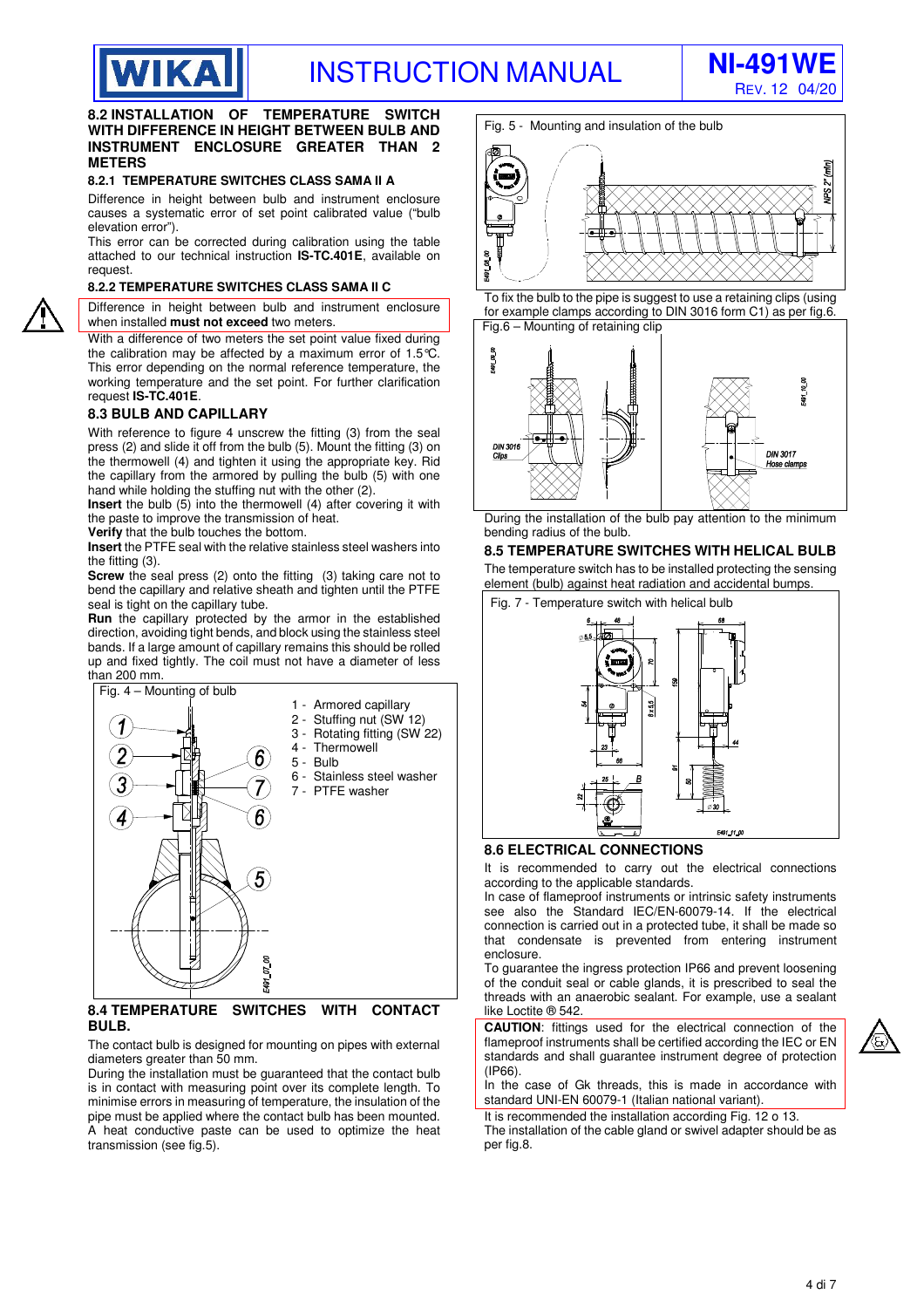





With the instrument into the final position provided that the electric line is not energize, remove the cover and make the electrical connection to the terminal block (see Fig. 2).



If the ambient temperature exceeds 60 °C is recommended to use cables suitable for operating temperatures of at least 105 °C. Flexible cables with a maximum section of  $1,5$  mm<sup>2</sup> (16AWG) are recommended using the pre-insulated crimp ring terminal.



**Warning:** The instrument may be equipped with micro switches SPDT or DPDT. Where two microswitches are fitted (DPDT), the two switches must be part of intrinsically safe circuits. The entry parameters relevant for intrinsic safety are listed on the nameplate of the instrument.

Ensure that no deposits or wire ends remain inside the case.

When inserting cables into the enclosure pay attention not to force the microswitch with cable or tools, otherwise instrument calibration or even its operation could be compromised. The microswitch has been factory mounted and positioned in order to obtain the best performances. Any tampering made on site without following instructions authorised by the WIKA may result in **instrument malfunction**.

The tightening of the cable gland or the swivel adapter must be performed as shown in Fig. 9.



Tightening the cover as the wiring of the instrument is finish checking the position of the cover O-ring.

With reference to Fig. 2 unscrewing the locking screw (6) using an 2,5 mm allen key up to lock the cover

# **8.7 EARTHING CONNECTIONS**

The instrument is supplied with with two protective grounding connection, one inside and one outside the enclosure. The external connection provide effective connection of a conductor with a cross-sectional area of at least 4  $mm<sup>2</sup>$ (see Fig.2), the internal one up to 2.5 mm<sup>2</sup>.

## **9 - SAFETY INTEGRITY LEVEL (SIL) INSTALLATION REQUIREMENTS**

The temperature switch has been evaluated as Type A safety related hardware. It has an hardware fault tolerance of 0 if it is used in one out one configuration (1oo1). The installation has to be designed to allow a proof test to detect dangerous undetected fault using, as example, the following procedure:

- Take appropriate action to avoid a false trip
- Force the switch to reach a define max or min threshold value and verify that output goes into the safe state.
- Force the switch to reach a define normal threshold value and verify that output goes into the normal state.
- Repeat the check two times evaluating average set point value and repeatability.
- Restore the loop to full operation
- Restore normal operation

The installation requirements, the useful life and the failure of the switch is discussed in the Failure Modes, Effects and Diagnostic Analysis Report.

# **10 - PUTTING INTO OPERATION**

The instrument comes into operations as soon as the electrical line is energized (see fig.12, 13).

## **11 - VISUAL INSPECTION**

Periodically check the external condition of the enclosure. In case of flameproof or intrinsic safety instruments, inspections of the electrical installation are to be carried out also according to customer procedures and at least in accordance with Standard EN-60079-17.

The flameproof and the intrinsic safety instruments installed in explosive atmospheres for the combustible dust presence, must be periodically cleaned up externally in order to avoid dust accumulating..

## **12 - FUNCTIONAL VERIFICATION**

This will be carried out according to the Customer's control procedures and as minimum yearly. The instruments can be verified on the plant if installed as illustrated in Fig. 13.

To avoid any risk it is **recommended** check the set point on site **without** open the cover and without dismount the cable gland and without unplugging the power cable.

Flameproof and intrinsic safety instruments can be check on-site only if apparatus suitable for explosive atmosphere are used. If this is not the case it is necessary remove the instrument from the plant, and carry out the verification in a testing room.

If the verification of the set point is performed unplugging the power cable from the terminal block it is recommended deenergize the instrument to avoid any electrical hazard.

Before open the cover or the cable gland check the absence of

## **WARNING: TCA model Instrument, flameproof.**



explosive atmosphere and check that the instrument is **not energized**. Verification consists in **check the calibration value** and possibly regulating the adjustment bush (see §6).

## **13 - STOPPING AND DISMOUNTING**

Before proceeding with these operations **ensure** that the plant or machines have been put into the **conditions** foreseen to allow these operations.

#### **With reference to figures 4, 12 and 13**

Remove the power supply (signal) from the electrical line. Loosen and remove the seal press being careful not to bend the capillary and protective sheath (Fig.4). **Warning:** Do not touch the bulb and the parts in contact with the



Loosen and remove the fitting (3) then extract the bulb (5) from the thermowell (4) holding it by the capillary tube (1), without bending it.

#### **WARNING: Instrument model TCA, flameproof.**

Before open the cover or the cable gland check the absence of explosive atmosphere and check that the instrument is de energized.

Unscrew the swivel adapter (8) (electrical cable tubing).

Remove the instrument cover and disconnect the electrical cables from the terminal block and earth screws. Remove the screws fixing the case to the panel (or pipe) and remove the instrument, taking care to slide the electrical conductors out from the case. Mount instrument cover. Insulate and protect cables around, if any. Temporarily plug the thermowell.

In case of flameproof or intrinsic safety instruments it is recommended to follow - at least – the standard EN-60079-17 for the withdrawal from service of electrical apparatus.



## **14 - DISPOSAL**

thermowell if hot.

The instruments are mainly made of stainless steel and aluminium and therefore, once the electrical parts have been dismounted and the parts being exposed to fluids that could be harmful to people or the environment have been properly dealt with, they can be scrapped.

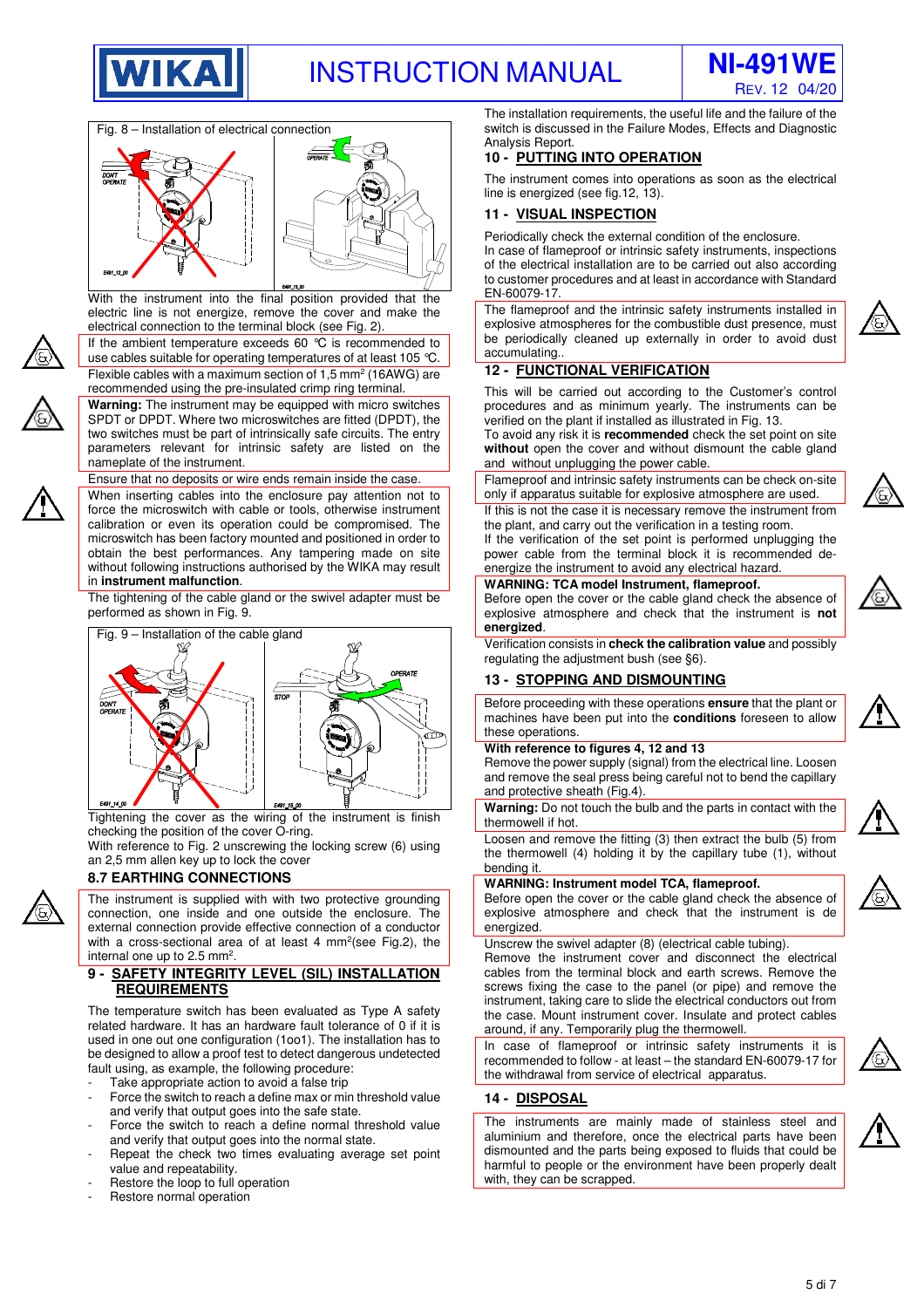



# **15 - TROUBLESHOOTING**



**IMPORTANT NOTE:** operations involving replacement of essential components must be carried out at our workshop, especially for instruments with flameproof certificate; this is to guarantee the user the total and correct restoration of the product original characteristics.

|                      |                                                                                                                                             | <b>REMEDY</b>                                                                                                                           |
|----------------------|---------------------------------------------------------------------------------------------------------------------------------------------|-----------------------------------------------------------------------------------------------------------------------------------------|
| Set point shift      | Deposits on thermowell or bulb.<br>Filling fluid leakage.                                                                                   | Check and clean surfaces.<br>Replace the instrument.                                                                                    |
| <b>Slow response</b> | Deposits on thermowell or bulb.                                                                                                             | Check and clean surfaces.                                                                                                               |
| No actuation         | Loosened electrical joints.<br>Interrupted or short-circuited electrical line.<br>■ Microswitch contacts damaged.<br>Filling fluid leakage. | Check all electrical joints.<br>Check the conditions of the electrical line.<br>П<br>Replace the instrument.<br>Replace the instrument. |
| Undue actuation      | ■ Accidental shocks.<br>Interrupted or short-circuited electrical line.                                                                     | Modify the mounting.<br>Check the conditions of the electrical line.                                                                    |



F491\_17\_00 **Note:** To install the instrument on the 2" pipe use the mounting brackets accessories supplied with the instrument. To mount the instrument on the